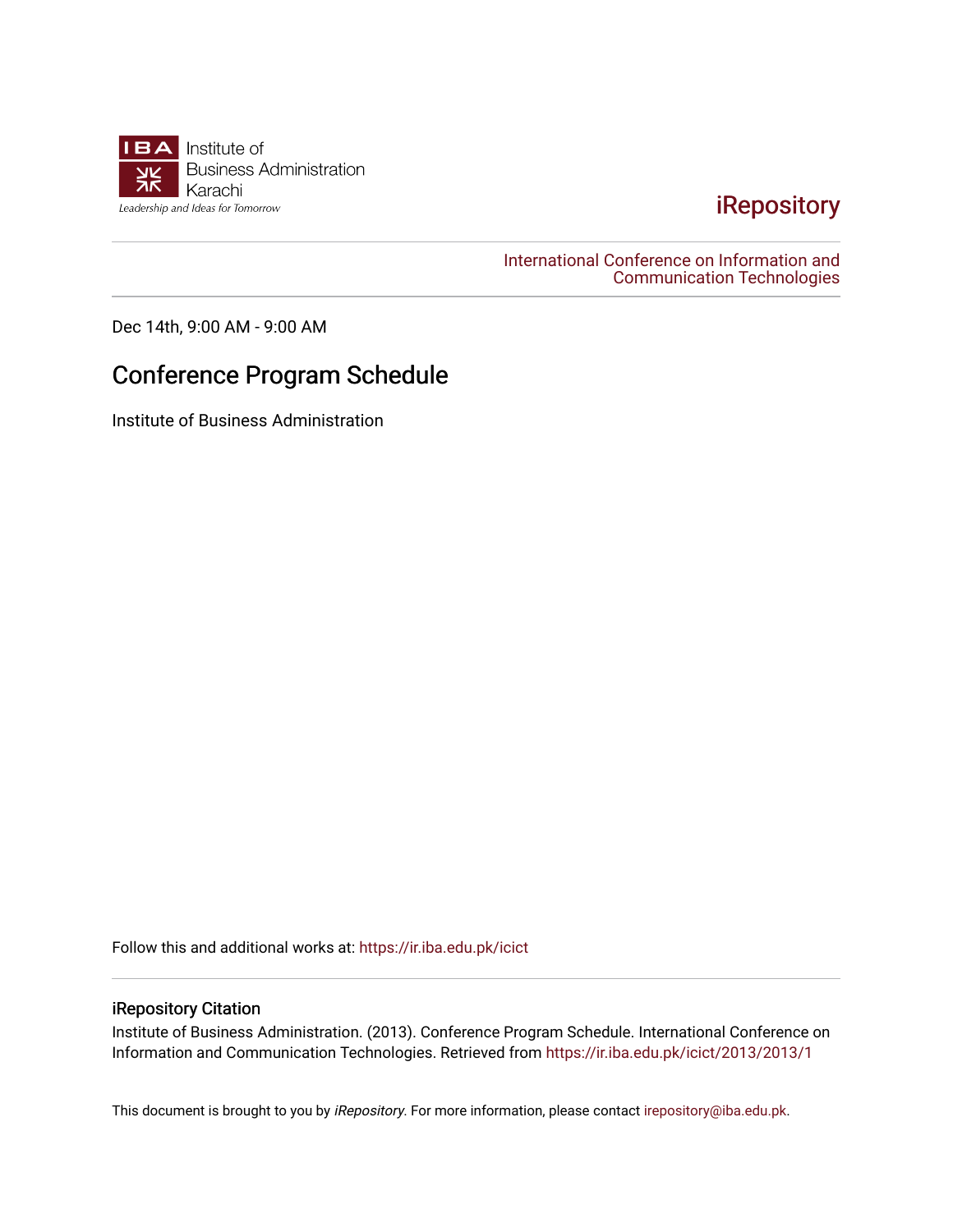| * All Timings in PST                                                             |                                                                                                                                        |                                                                                                                                                          |                       |  |  |
|----------------------------------------------------------------------------------|----------------------------------------------------------------------------------------------------------------------------------------|----------------------------------------------------------------------------------------------------------------------------------------------------------|-----------------------|--|--|
| 5th International Conference on Information and Communication Technologies, 2013 |                                                                                                                                        |                                                                                                                                                          |                       |  |  |
| December 14-15 2013                                                              |                                                                                                                                        |                                                                                                                                                          |                       |  |  |
| IBA Main Campus, Karachi, Pakistan                                               |                                                                                                                                        |                                                                                                                                                          |                       |  |  |
|                                                                                  |                                                                                                                                        | <b>Saturday December 14th, 2013</b>                                                                                                                      |                       |  |  |
| *Time                                                                            | <b>Speaker</b>                                                                                                                         | <b>Session</b>                                                                                                                                           | Hall                  |  |  |
|                                                                                  | <b>Inauguration Ceremony</b>                                                                                                           |                                                                                                                                                          |                       |  |  |
| 08:45-10:15                                                                      | Session Chair: Honourable President of Pakistan, Mr. Mamnoon Hussain                                                                   |                                                                                                                                                          | <b>Governor House</b> |  |  |
| 08:45-09:00                                                                      | Guest & Dignitaries to be seated                                                                                                       |                                                                                                                                                          |                       |  |  |
| 09:00-09:05                                                                      | Arrival of Chief Guest: Honourable President of Pakistan Mr. Mamnoon Hussain - Received by Dean & Director, IBA Karachi                |                                                                                                                                                          |                       |  |  |
| 09:05-09:10<br>09:10-09:15                                                       | National Anthem<br>Recitation of the Holy Quran                                                                                        |                                                                                                                                                          |                       |  |  |
| 09:15-09:25                                                                      | Welcome Address by Dean & Director, IBA Karachi                                                                                        |                                                                                                                                                          |                       |  |  |
| 09:25-09:35                                                                      | Opening remarks by Conference Convenor - Dr. Sayeed Ghani                                                                              |                                                                                                                                                          |                       |  |  |
| 09:35-09:45                                                                      | Address by the The Honourable President of Pakistan                                                                                    |                                                                                                                                                          |                       |  |  |
| 09:45-09:50<br>09:50-10:00                                                       | Presentation of Conference Memorabilia to the Chief Guest and Dignitaries by the Dean & Director, IBA Karachi<br>Conference Photograph |                                                                                                                                                          |                       |  |  |
| 10:00-10:15                                                                      | Refreshments                                                                                                                           |                                                                                                                                                          |                       |  |  |
| 10:15                                                                            | Departure of Chief Guest                                                                                                               |                                                                                                                                                          |                       |  |  |
| 11:45                                                                            | <b>Reconvene at IBA Main Campus</b>                                                                                                    |                                                                                                                                                          |                       |  |  |
| 11:45-11:50                                                                      | Welcome Remarks - Dr. Shakeel Khoja                                                                                                    |                                                                                                                                                          | <b>Auditorium</b>     |  |  |
| 11:50-12:00                                                                      | <b>Sponsors' Speeches</b>                                                                                                              |                                                                                                                                                          |                       |  |  |
| 11:50-12:00                                                                      | Mr. Fawad Ateeq Barry                                                                                                                  | Haseen Habib - Automatic Fire Suppression Systems for IT Industry                                                                                        |                       |  |  |
| 12:00-14:00                                                                      | <b>Keynote Session - I</b>                                                                                                             |                                                                                                                                                          | Auditorium            |  |  |
| 12:00-12:30                                                                      | Dr. Samhaa R. El-Beltagy                                                                                                               | Mining Social Media and Online resources: Challenges & Opportunities                                                                                     |                       |  |  |
| 12:30-13:00                                                                      | Dr. Wan Rozaini Sheik Osman                                                                                                            | Transformation of Malaysia through ICT Development                                                                                                       |                       |  |  |
| 13:00-13:30                                                                      | Dr. Nasrullah Memon                                                                                                                    | Open Source Intelligence (OSINT): How to Create the Entire World Into Peace                                                                              |                       |  |  |
| 13:30-14:00                                                                      | Dr. Panos Liatsis                                                                                                                      | Non-Invasive Estimation of Fractional Flow Reserve: Integrating Computed Tomography<br>Angiography analysis and Computational Fluid Dynamics simulations |                       |  |  |
| 14:00-15:00                                                                      | <b>Prayer &amp; Lunch</b>                                                                                                              |                                                                                                                                                          | Lawn                  |  |  |
| 15:00-17:05                                                                      | <b>Invited Speakers: Session I</b>                                                                                                     |                                                                                                                                                          | <b>Auditorium</b>     |  |  |
| 15:00-15:25                                                                      | Dr. Athar Mahboob                                                                                                                      | ICT in Pakistani Academia: Creating High Impact Open Source Based Learning Management<br><b>Systems</b>                                                  |                       |  |  |
| 15:25-15:50                                                                      | Dr. Jawwad Shamsi                                                                                                                      | Cyberwar: Concepts and Trends                                                                                                                            |                       |  |  |
| 15:50-16:15                                                                      | Dr. A. Aziz Bhatti                                                                                                                     | Sparse Interconnection Topologies for Fault-Tolerant Neural Models of Parallel Multiassociative<br>and Multidirectional Memories                         |                       |  |  |
| 16:15-16:40                                                                      | Dr. Amir Qayyum                                                                                                                        | Delay/Disruption Tolerant Networks Architecture and its Differences with the Conventional<br>Networks                                                    |                       |  |  |
| 16:40-17:05                                                                      | Professor BS. Chowdhry                                                                                                                 | Challenges in the Reliability of WSN Communications in Smart Grid Applications                                                                           |                       |  |  |
|                                                                                  | Intelligent Systems – I                                                                                                                |                                                                                                                                                          |                       |  |  |
| 15:00-17:00                                                                      | <b>Session Chair: Dr. Sajjad Haider</b>                                                                                                |                                                                                                                                                          | M1                    |  |  |
| 15:00-15:30                                                                      | Umar Farooq, Jason Gu                                                                                                                  | Design and Comparison of Type-1 and Interval Type-2 Fuzzy Gain Scheduling Controllers for Ball<br>and Beam System                                        |                       |  |  |
| 15:30-16:00                                                                      | Uzma Afzal, Dr. Tariq Mahmood                                                                                                          | Using Predictive Analytics to Forecast Drone Attacks in Pakistan                                                                                         |                       |  |  |
| 16:00-16:30                                                                      | Dr. Ghous Buksh Narejo, Shahyan Pervez Bharucha                                                                                        | Real Time Finger Counting and Virtual Drawing Using Color Detection and Shape Recognition                                                                |                       |  |  |
| 16:30-17:00                                                                      | Dr. Jawwad Shamsi, Aarij Siddiqui, Rabbia Hassan, Safi Siddiqui, Rida Sattar                                                           | VDrive - A Cost-Effective Storage Solution Using Volunteer Computing with Emphasis on<br>Security/Privacy, Availability, and Latency                     |                       |  |  |
| 15:00-17:00                                                                      | <b>ICT &amp; Society I</b>                                                                                                             |                                                                                                                                                          | M <sub>2</sub>        |  |  |
|                                                                                  | <b>Session Chair: Dr. Shakeel Khoja</b>                                                                                                |                                                                                                                                                          |                       |  |  |
| 15:00-15:30                                                                      | Adnan Ahmed Siddiqui, Farhan Ahmed Siddiqui, Muhammad Raza-us-Samad, Dr.<br>Zubair Ahmed Shaikh                                        | Community Health Information System - Focusing Pakistan                                                                                                  |                       |  |  |
| 15:30-16:00                                                                      | Engr. Reema Qaiser Khan, Engr. Wafa Qaiser Khan, Engr. Majid Kaleem, Engr<br>Ali Ahmed                                                 | A Proposed Model of a Color Harmonizer Application                                                                                                       |                       |  |  |
| 16:00-16:30                                                                      | <b>Raheel Siddigi</b>                                                                                                                  | Impact of Automated Short-Answer Marking on Students' Learning: IndusMarker, a Case Study                                                                |                       |  |  |
| 16:30-17:00                                                                      | Ejaz Ahmed, Suleman Khan, Ibrar Yaqoob, Abdullah Gani, Farrukh Saleem                                                                  | Multi-Objective Optimization Model for Seamless Application Execution in Mobile Cloud<br>Computing                                                       |                       |  |  |
| 17:00-17:30                                                                      | <b>Tea</b>                                                                                                                             |                                                                                                                                                          | Lawn                  |  |  |